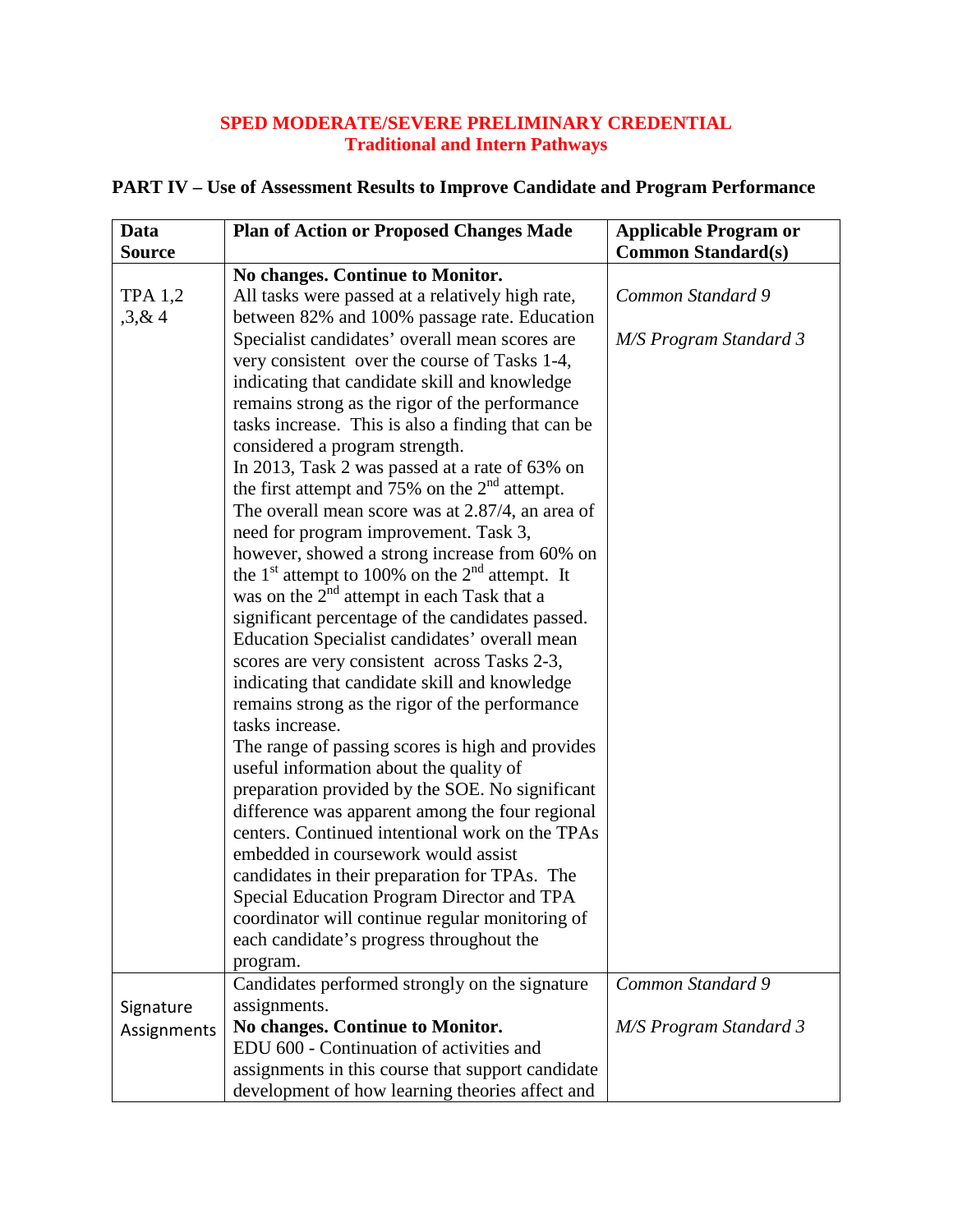|                     | resonate with their beliefs.                                                                                         |                         |
|---------------------|----------------------------------------------------------------------------------------------------------------------|-------------------------|
|                     | EDU 610 – Continuation of activities and                                                                             |                         |
|                     | assignments in this course that support candidate                                                                    |                         |
|                     | development of how reading, reading                                                                                  |                         |
|                     | comprehension, and literacy skills develop to a                                                                      |                         |
|                     | competency level in students.                                                                                        |                         |
|                     | EDU 652 - Since consultation and collaboration                                                                       |                         |
|                     | are critical aspects of the function of an                                                                           |                         |
|                     | education specialist in schools today the                                                                            |                         |
|                     | signature assignment in this course is an                                                                            |                         |
|                     | essential one. Recommend continuation of this                                                                        |                         |
|                     | signature assignment.                                                                                                |                         |
|                     | EDU 650- Recommendation: The current                                                                                 |                         |
|                     | signature assignment is limited in its capacity to                                                                   |                         |
|                     | measure only a few of the standards for the                                                                          |                         |
|                     | course. Recommend the use of a signature                                                                             |                         |
|                     | assignment that measures a wider array of                                                                            |                         |
|                     | standards for this course.                                                                                           |                         |
|                     | EDU 655 - Recommendation: Add a signature                                                                            |                         |
|                     | assignment to (Organization for Success in the                                                                       |                         |
|                     | Mod/Severe Classroom) as a means to help                                                                             |                         |
|                     | address candidate knowledge and skills in                                                                            |                         |
|                     | instructional strategies.                                                                                            |                         |
|                     | Since between 2012 and 2013 the Dispositions were                                                                    |                         |
| <b>Dispositions</b> | revised and changed from 8 to 4, a review of the                                                                     | Common Standard 2 and 9 |
|                     | implementation process for the new 4 Dispositions needs                                                              |                         |
|                     | to occur throughout the coming years. Upon initial                                                                   | M/S Program Standard 4  |
|                     | analysis, however, the data showed Indicator 3 Reflective<br>Learner as being the area of lowest concern with a mean |                         |
|                     | score of 3.35/4. Indicator 2 Spirit of Harmony and                                                                   |                         |
|                     | Collaboration received a score of 3.50/4 with Indicator 4                                                            |                         |
|                     | Professional and Positive Perseverance received a mean                                                               |                         |
|                     | score of 3.54/4. The highest mean score was shown in                                                                 |                         |
|                     | Indicator 1 Harmony received a mean score of 3.58/4.                                                                 |                         |
|                     | <b>Recommend:</b> As a result, faculty need to                                                                       |                         |
|                     | discuss ways to assist candidates by increasing                                                                      |                         |
|                     | their confidence in collaboration and                                                                                |                         |
|                     | emphasizing the need to exhibit humility as well                                                                     |                         |
|                     | as learning how to manage conflicts and/or                                                                           |                         |
|                     | issues with others. The faculty need to develop                                                                      |                         |
|                     | a "plan of action" as to how to address these                                                                        |                         |
|                     | three areas for future candidates to include                                                                         |                         |
|                     | discussion and role play.                                                                                            |                         |
|                     | As with the disposition data, this data requires                                                                     | Common Standard 7       |
| <b>Exit Survey</b>  | time discussion and follow-up by faculty. An                                                                         |                         |
|                     | analysis of the responses indicate strong                                                                            |                         |
|                     | confidence in teaching skills acquired in the                                                                        |                         |
|                     | program in the areas of Transform by combining                                                                       |                         |